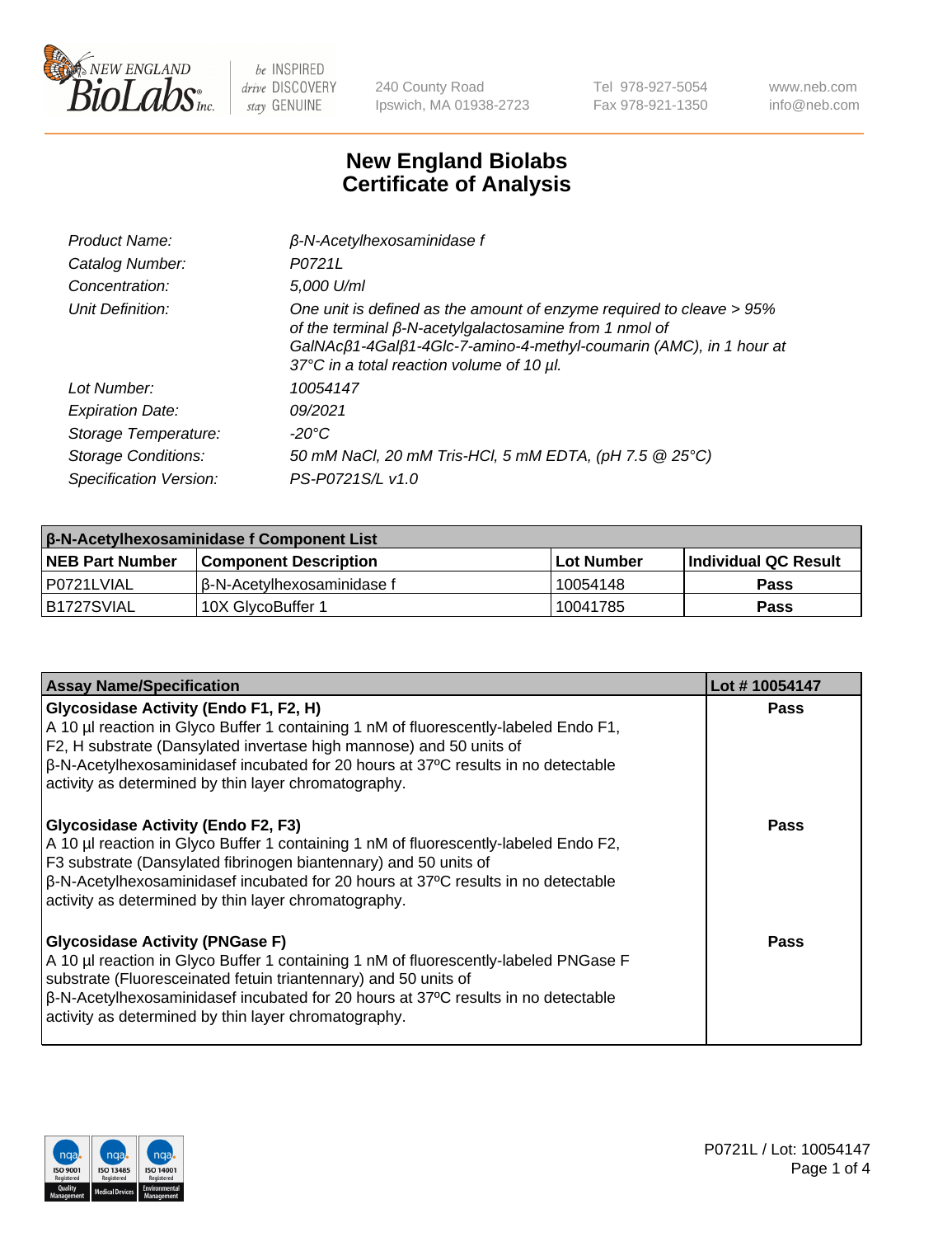

240 County Road Ipswich, MA 01938-2723 Tel 978-927-5054 Fax 978-921-1350 www.neb.com info@neb.com

| <b>Assay Name/Specification</b>                                                                                                                                                                                                                                                                                                                                              | Lot #10054147 |
|------------------------------------------------------------------------------------------------------------------------------------------------------------------------------------------------------------------------------------------------------------------------------------------------------------------------------------------------------------------------------|---------------|
| Glycosidase Activity (α-Glucosidase)<br>A 10 µl reaction in Glyco Buffer 1 containing 1 nM of fluorescently-labeled<br>$\alpha$ -Glucosidase substrate (Glc $\alpha$ 1-6Glc $\alpha$ 1-4Glc-AMC) and 50 units of<br>β-N-Acetylhexosaminidasef incubated for 20 hours at 37°C results in no detectable<br>activity as determined by thin layer chromatography.                | <b>Pass</b>   |
| Glycosidase Activity (α-Neuraminidase)<br>A 10 µl reaction in Glyco Buffer 1 containing 1 nM of fluorescently-labeled<br>α-Neuraminidase substrate (Neu5Acα2-3Galβ1-3GlcNAcβ1-3Galβ1-4Glc-AMC) and 50 units<br>of $\beta$ -N-Acetylhexosaminidasef incubated for 20 hours at 37 $\degree$ C results in no detectable<br>activity as determined by thin layer chromatography. | <b>Pass</b>   |
| Glycosidase Activity (α1-2 Fucosidase)<br>A 10 µl reaction in Glyco Buffer 1 containing 1 nM of fluorescently-labeled<br>α-Fucosidase substrate (Fucα1-2Galβ1-4Glc-AMC) and 50 units of<br>$\beta$ -N-Acetylhexosaminidasef incubated for 20 hours at 37 $\degree$ C results in no detectable<br>activity as determined by thin layer chromatography.                        | <b>Pass</b>   |
| Glycosidase Activity (a1-3 Fucosidase)<br>A 10 µl reaction in Glyco Buffer 1 containing 1 nM of fluorescently-labeled<br>α-Fucosidase substrate (Fucα1-3Galβ1-4GlcNAcβ1-3Galβ1-4Glc-AMC) and 50 units of<br>$\beta$ -N-Acetylhexosaminidasef incubated for 20 hours at 37 $\degree$ C results in no detectable<br>activity as determined by thin layer chromatography.       | Pass          |
| Glycosidase Activity (a1-3 Galactosidase)<br>A 10 µl reaction in Glyco Buffer 1 containing 1 nM of fluorescently-labeled<br>α-Galactosidase substrate (Galα1-3Galβ1-4GlcNAc-AMC) and 50 units of<br>$\beta$ -N-Acetylhexosaminidasef incubated for 20 hours at 37 $\degree$ C results in no detectable<br>activity as determined by thin layer chromatography.               | <b>Pass</b>   |
| Glycosidase Activity (α1-3 Mannosidase)<br>A 10 µl reaction in Glyco Buffer 1 containing 1 nM of fluorescently-labeled<br>α-Mannosidase substrate (Manα1-3Manβ1-4GlcNAc-AMC) and 50 units of<br>β-N-Acetylhexosaminidasef incubated for 20 hours at 37°C results in no detectable<br>activity as determined by thin layer chromatography.                                    | <b>Pass</b>   |
| Glycosidase Activity (α1-6 Galactosidase)<br>A 10 µl reaction in Glyco Buffer 1 containing 1 nM of fluorescently-labeled<br>α-Galactosidase substrate (Galα1-6Galα1-6Glcα1-2Fru-AMC) and 50 units of<br>$\beta$ -N-Acetylhexosaminidasef incubated for 20 hours at 37 $\degree$ C results in no detectable<br>activity as determined by thin layer chromatography.           | <b>Pass</b>   |
| Glycosidase Activity (a1-6 Mannosidase)                                                                                                                                                                                                                                                                                                                                      | <b>Pass</b>   |

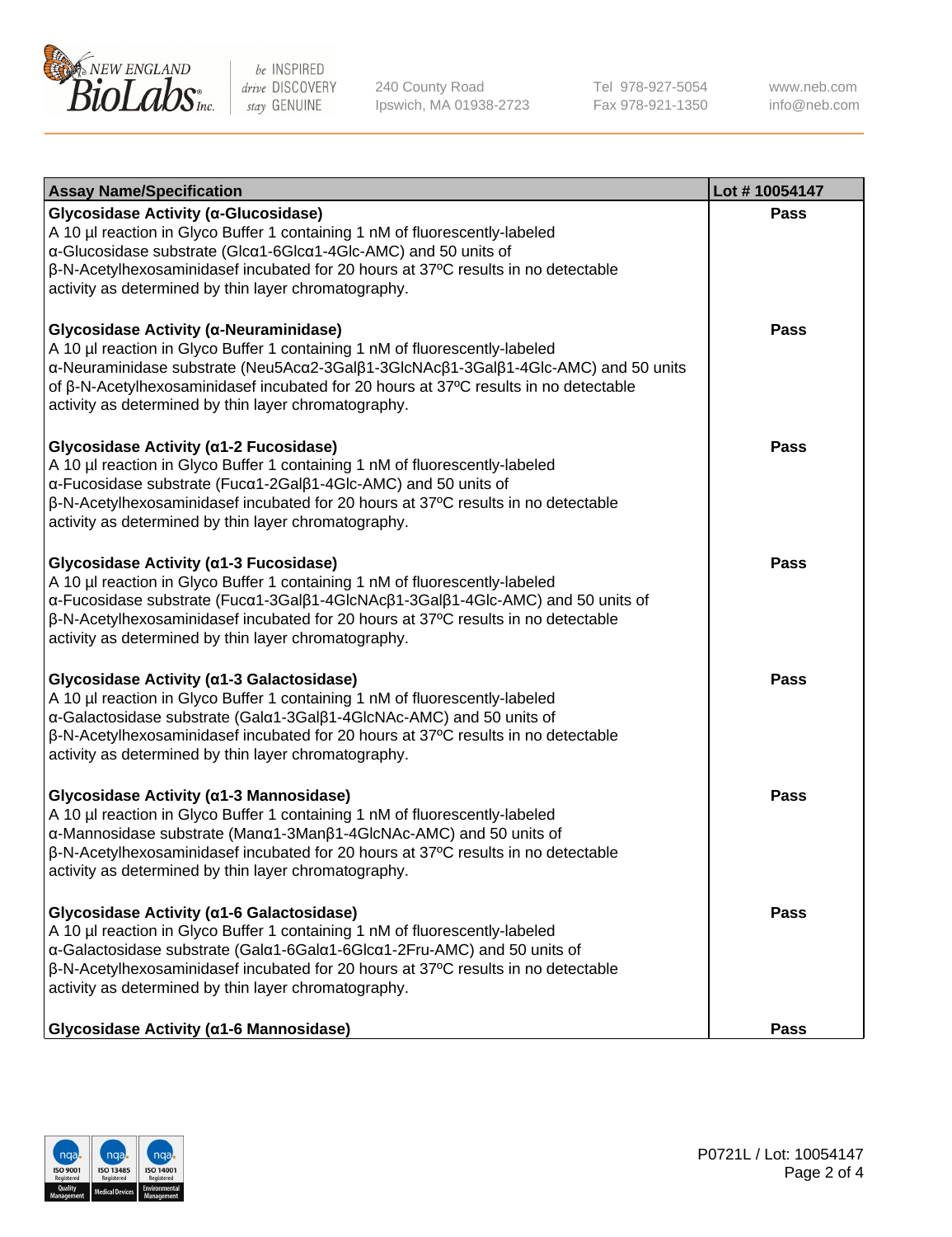

240 County Road Ipswich, MA 01938-2723 Tel 978-927-5054 Fax 978-921-1350 www.neb.com info@neb.com

| <b>Assay Name/Specification</b>                                                                                                                                                                                                                                                                                                                             | Lot #10054147 |
|-------------------------------------------------------------------------------------------------------------------------------------------------------------------------------------------------------------------------------------------------------------------------------------------------------------------------------------------------------------|---------------|
| A 10 µl reaction in Glyco Buffer 1 containing 1 nM of fluorescently-labeled<br>α-Mannosidase substrate (Manα1-6Manα1-6(Manα1-3)Man-AMC) and 50 units of<br>β-N-Acetylhexosaminidasef incubated for 20 hours at 37°C results in no detectable<br>activity as determined by thin layer chromatography.                                                        |               |
| Glycosidase Activity (β-Mannosidase)<br>A 10 µl reaction in Glyco Buffer 1 containing 1 nM of fluorescently-labeled<br>β-Mannosidase substrate (Manβ1-4Manβ1-4Man-AMC) and 50 units of<br>β-N-Acetylhexosaminidasef incubated for 20 hours at 37°C results in no detectable<br>activity as determined by thin layer chromatography.                         | <b>Pass</b>   |
| Glycosidase Activity (β-Xylosidase)<br>A 10 µl reaction in Glyco Buffer 1 containing 1 nM of fluorescently-labeled<br>β-Xylosidase substrate (Xylβ1-4Xylβ1-4Xylβ1-4Xyl-AMC) and 50 units of<br>β-N-Acetylhexosaminidasef incubated for 20 hours at 37°C results in no detectable<br>activity as determined by thin layer chromatography.                    | <b>Pass</b>   |
| Glycosidase Activity (β1-3 Galactosidase)<br>A 10 µl reaction in Glyco Buffer 1 containing 1 nM of fluorescently-labeled<br>β-Galactosidase substrate (Galβ1-3GlcNAcβ1-4Galβ1-4Glc-AMC) and 50 units of<br>β-N-Acetylhexosaminidasef incubated for 20 hours at 37°C results in no detectable<br>activity as determined by thin layer chromatography.        | <b>Pass</b>   |
| Glycosidase Activity (β1-4 Galactosidase)<br>A 10 µl reaction in Glyco Buffer 1 containing 1 nM of fluorescently-labeled<br>β-Galactosidase substrate (Galβ1-4GlcNAcβ1-3Galβ1-4Glc-AMC) and 50 units of<br>β-N-Acetylhexosaminidasef incubated for 20 hours at 37°C results in no detectable<br>activity as determined by thin layer chromatography.        | <b>Pass</b>   |
| <b>Protease Activity (SDS-PAGE)</b><br>A 20 µl reaction in 1X Glyco Buffer 1 containing 24 µg of a standard mixture of<br>proteins and a minimum of 50 units of $\beta$ -N-Acetylhexosaminidasef incubated for 20<br>hours at 37°C, results in no detectable degradation of the protein mixture as<br>determined by SDS-PAGE with Coomassie Blue detection. | Pass          |
| <b>Protein Purity Assay (SDS-PAGE)</b><br>$\beta$ -N-Acetylhexosaminidasef is $\geq$ 95% pure as determined by SDS-PAGE analysis using<br>Coomassie Blue detection.                                                                                                                                                                                         | <b>Pass</b>   |

This product has been tested and shown to be in compliance with all specifications.